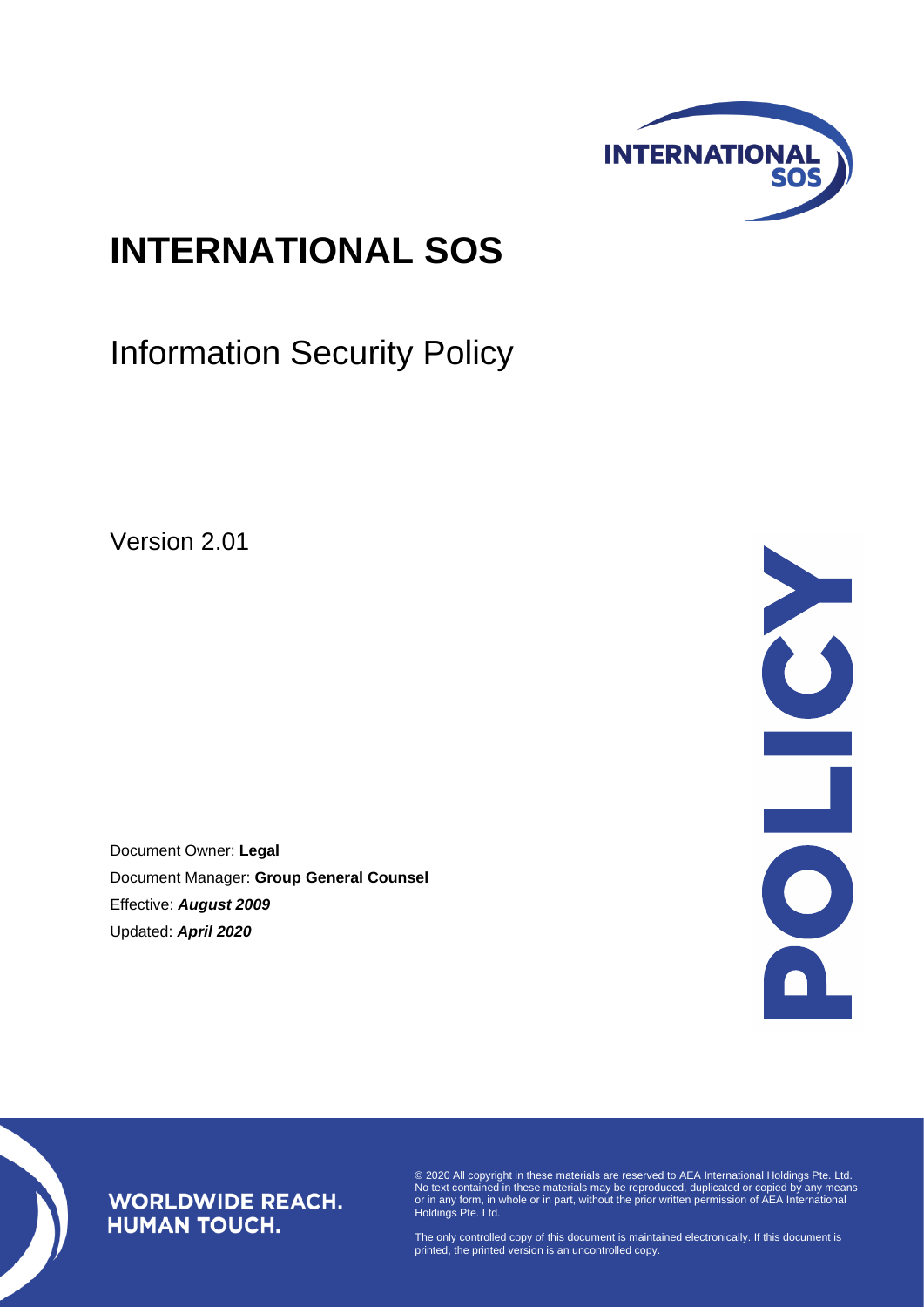

| <b>Group</b>           |                  | <b>INTERNATIONAL SOS</b><br><b>Information Security Policy</b>                                                                                                                                                                                                                                              |                                               |                          |                                                                                                          |                                               |                  |                                   | <b>Policy</b>    |  |
|------------------------|------------------|-------------------------------------------------------------------------------------------------------------------------------------------------------------------------------------------------------------------------------------------------------------------------------------------------------------|-----------------------------------------------|--------------------------|----------------------------------------------------------------------------------------------------------|-----------------------------------------------|------------------|-----------------------------------|------------------|--|
|                        |                  |                                                                                                                                                                                                                                                                                                             | <b>DOCUMENT OWNER:</b>                        |                          | Legal                                                                                                    |                                               |                  |                                   |                  |  |
| <b>EFFECTIVE DATE:</b> |                  | August 2009                                                                                                                                                                                                                                                                                                 |                                               | <b>DOCUMENT MANAGER:</b> |                                                                                                          | <b>Group General Counsel</b>                  |                  |                                   |                  |  |
|                        |                  |                                                                                                                                                                                                                                                                                                             |                                               | <b>Revision History</b>  |                                                                                                          |                                               |                  |                                   |                  |  |
| <b>Revision</b>        | <b>Rev. Date</b> | <b>Description</b>                                                                                                                                                                                                                                                                                          | <b>Prepared by</b>                            |                          | <b>Reviewed by</b>                                                                                       |                                               | <b>Date</b>      | <b>Approved by</b>                | <b>Date</b>      |  |
| 1.00                   | August 2009      | <b>Original Document</b>                                                                                                                                                                                                                                                                                    | <b>Group Information Security</b><br>Manager  |                          | <b>Group General Counsel</b>                                                                             |                                               | August 2009      | Group Managing<br><b>Director</b> | August 2009      |  |
| 1.01                   | October 2012     | Minor updates to para 2.1, 2.5 and 2.7                                                                                                                                                                                                                                                                      | <b>Chief Security Officer</b>                 |                          | Group GM Legal                                                                                           |                                               | December 2012    | Group General<br>Counsel          | December<br>2012 |  |
| 1.02                   | February 2015    | Transfer contents to new Policy template with new Intl.SOS logo                                                                                                                                                                                                                                             | Group Manager Compliance                      |                          | <b>Group General Counsel</b>                                                                             |                                               | February 2015    | Group General<br>Counsel          | February<br>2015 |  |
| 1.03                   | February 2016    | Annual review of Policy according to Documents Policy                                                                                                                                                                                                                                                       | Group Manager Compliance                      |                          | <b>Group General Counsel</b>                                                                             |                                               | March 2016       | Group General<br>Counsel          | March 2016       |  |
| 1.04                   | June 2016        | Minor Update to para 2.8.1 - Removal of Safe Harbor reference.                                                                                                                                                                                                                                              | Project Director, Legal                       |                          | <b>Group General Counsel</b>                                                                             |                                               | <b>July 2016</b> | Group General<br>Counsel          | <b>July 2016</b> |  |
| 2.00                   | February<br>2018 | Annual review                                                                                                                                                                                                                                                                                               | Group Manager Compliance                      |                          | <b>Chief Security Officer</b><br>Chief Data Privacy Officer<br>Group Information Security Director       | Group Deputy Director, Quality and Compliance | February 2018    | <b>Group General</b><br>Counsel   | April 2018       |  |
| 2.01                   | March 2020       | Update to Section 2.10 Supplier Management                                                                                                                                                                                                                                                                  | <b>Group Information Security</b><br>Director |                          | <b>Chief Security Officer</b><br>General Counsel Privacy and Technology<br>Privacy Program Manager, East |                                               | March 2020       | <b>Group General</b><br>Counsel   | April 2020       |  |
|                        |                  |                                                                                                                                                                                                                                                                                                             |                                               |                          |                                                                                                          |                                               |                  |                                   |                  |  |
|                        |                  |                                                                                                                                                                                                                                                                                                             |                                               |                          |                                                                                                          |                                               |                  |                                   |                  |  |
|                        |                  |                                                                                                                                                                                                                                                                                                             |                                               |                          |                                                                                                          |                                               |                  |                                   |                  |  |
|                        |                  |                                                                                                                                                                                                                                                                                                             |                                               | <b>Responsibilities</b>  |                                                                                                          |                                               |                  |                                   |                  |  |
|                        |                  | All employees are required to comply with the policies in this document.                                                                                                                                                                                                                                    |                                               |                          |                                                                                                          |                                               |                  |                                   |                  |  |
|                        |                  | © 2020 All copyright in these materials are reserved to AEA International Holdings Pte. Ltd. No text contained in these materials may be reproduced, duplicated or copied by any means or in any<br>form, in whole or in part, without the prior written permission of AEA International Holdings Pte. Ltd. |                                               |                          |                                                                                                          |                                               |                  |                                   |                  |  |
|                        |                  | https://www.internationalsos.com/~/media/corporate/files/documents/policies/policy_informationsecuritypolicy.pdf                                                                                                                                                                                            |                                               |                          |                                                                                                          |                                               |                  |                                   | <b>Public</b>    |  |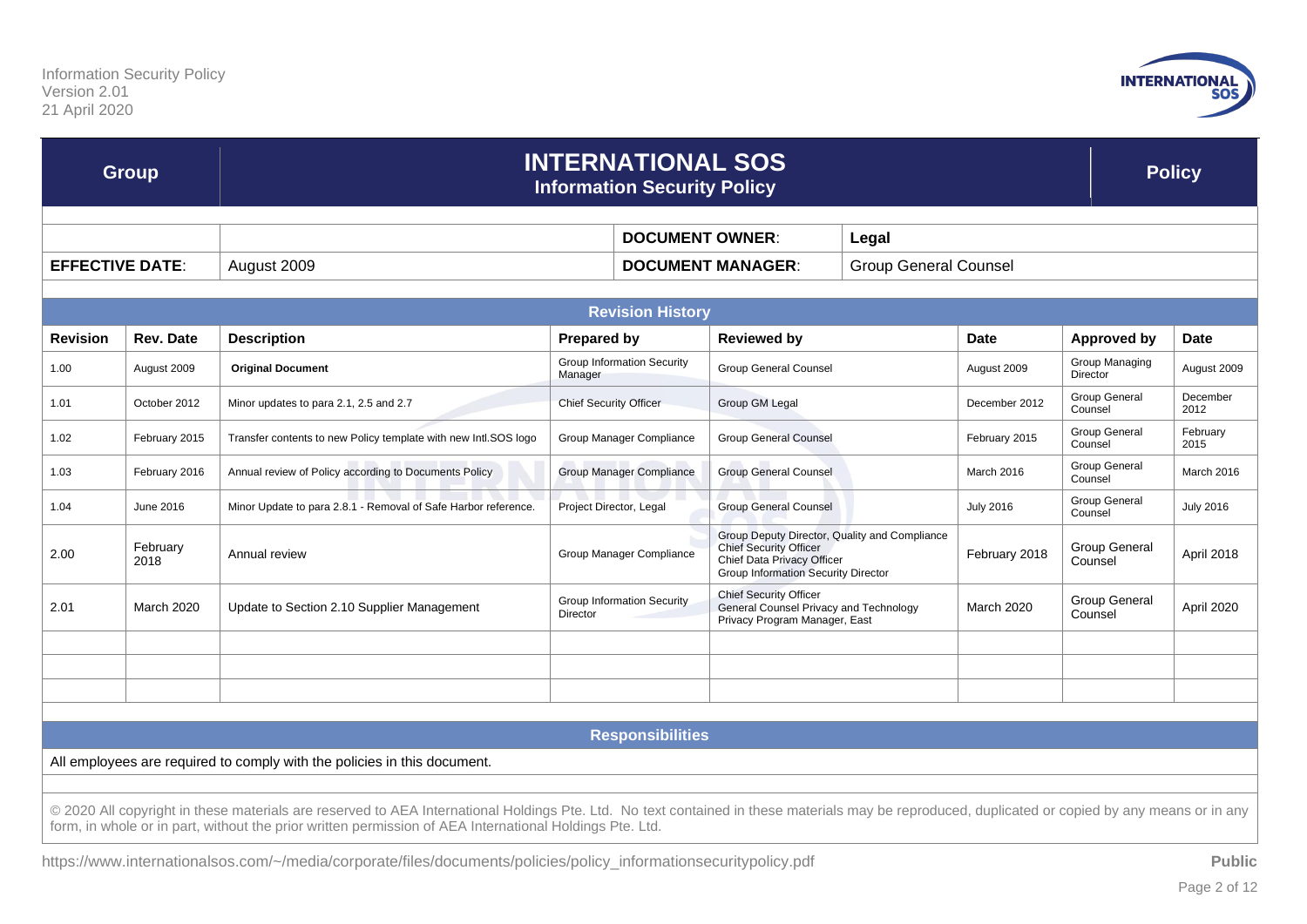

## **TABLE OF CONTENTS**

| $\mathbf{1}$ |      |  |  |  |  |
|--------------|------|--|--|--|--|
|              | 11   |  |  |  |  |
|              |      |  |  |  |  |
| 2.           |      |  |  |  |  |
|              | 2.1. |  |  |  |  |
|              | 2.2. |  |  |  |  |
|              | 2.3. |  |  |  |  |
|              | 2.4. |  |  |  |  |
|              | 2.5. |  |  |  |  |
|              | 2.6. |  |  |  |  |
|              | 2.7. |  |  |  |  |
|              | 2.8. |  |  |  |  |
|              |      |  |  |  |  |
|              |      |  |  |  |  |
|              |      |  |  |  |  |
|              |      |  |  |  |  |
|              |      |  |  |  |  |
| 3.           |      |  |  |  |  |
| 4.           |      |  |  |  |  |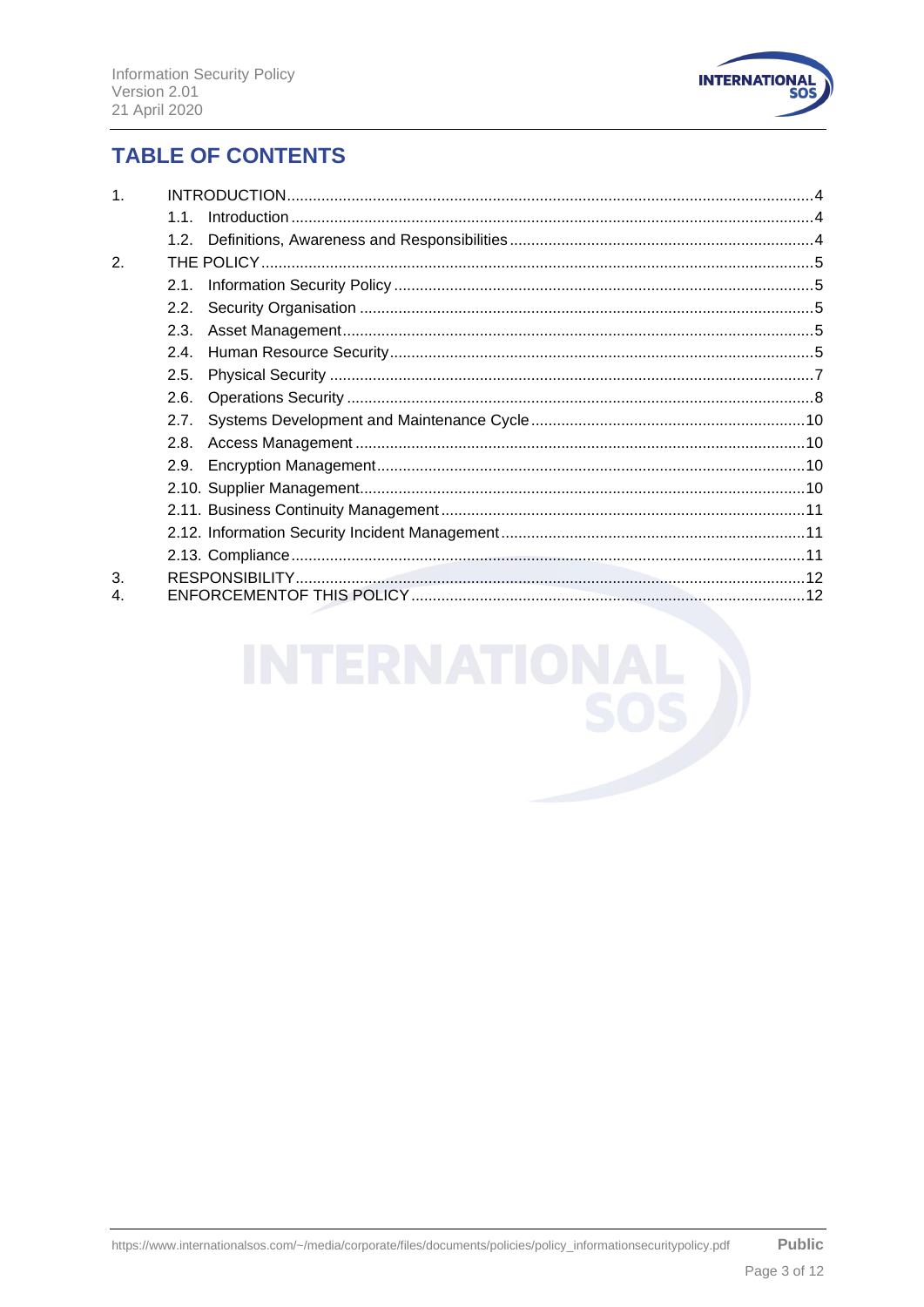

## <span id="page-3-0"></span>**1. INTRODUCTION**

#### <span id="page-3-1"></span>**1.1. Introduction**

- 1.1.1. Information Security is a priority at International SOS. We devote significant resources to ensure the confidentiality, integrity and availability of our data. International SOS is committed to continuously evaluating and improving our Policies, standards, processes and information systems in supporting business and customer services, in contributing to operational and strategic business decisions, and in conforming to legal and statutory requirements.
- 1.1.2. As a modern, forward-looking business, International SOS recognises the need to ensure that its business operates smoothly and without interruption for the benefit of its customers, employees and other stakeholders.
- 1.1.3. In order to provide such a level of continuous operation, International SOS has implemented an Information Security Management System (ISMS) in line with the International Standard for Information Security, ISO/IEC 27001.
- 1.1.4. This information security policy forms a key part of our set of controls to ensure that our information is protected effectively and that we can meet our obligations to our customers, employees, and other stakeholders.

#### <span id="page-3-2"></span>**1.2. Definitions, Awareness and Responsibilities**

- 1.2.1. The term 'relevant stakeholders' refers to, unless the context otherwise requires, the regional and country managers, the heads of departments in each country, and the heads of each functional or business unit responsible for a region, country, department or business line.
- 1.2.2. As part of their induction, all 'relevant stakeholders' shall be made aware of the various policies indicated herein, and each relevant stakeholder shall be personally responsible for ensuring that s/he is aware of provisions of all applicable policies, and that all persons on their team who are impacted by and must follow such policies are aware of such policies.
- 1.2.3. Annual training programs are available and shall highlight the existence and applicability of policies referred to herein. The Information Security team shall circulate reminders as to all relevant policies on a quarterly basis.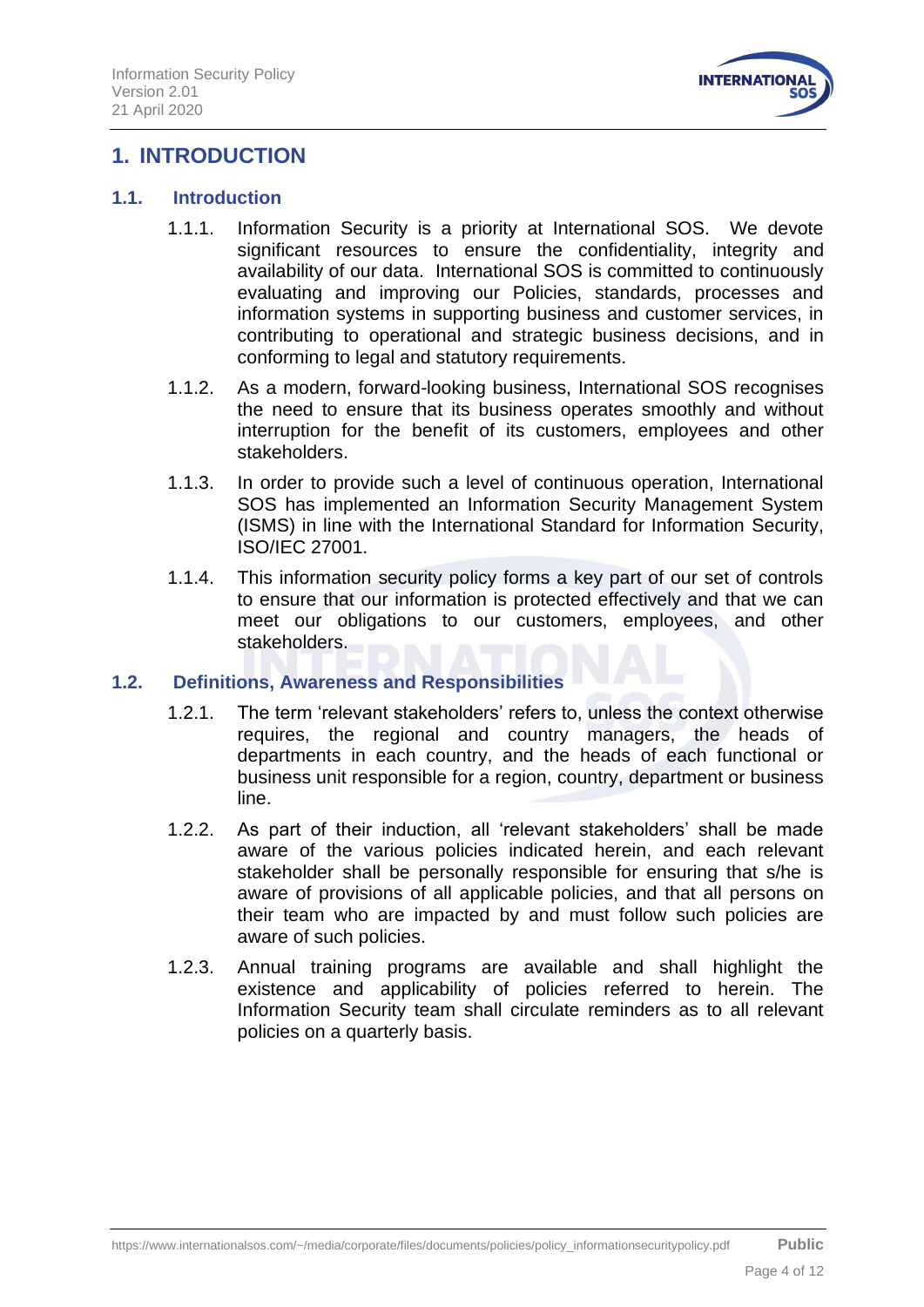

# <span id="page-4-0"></span>**2. THE POLICY**

To achieve these information security objectives, we adopt industry standards and best practices in each of the following control domains:

#### <span id="page-4-1"></span>**2.1. Information Security Policy**

2.1.1. This information security policy states our intent to maintain a secure information-processing environment and to protect information assets. This policy has been approved by the AEA Board of Directors and must be communicated to International SOS employees. It will be reviewed and updated annually. The policy will also be updated as and when there is any change in the information-processing environment, which may have an impact on the information risk profile.

#### <span id="page-4-2"></span>**2.2. Security Organisation**

2.2.1. An Information security governance structure and information security management system has been established within the organisation to facilitate the strategic direction on information security and implementation of security controls across the organisation.

#### <span id="page-4-3"></span>**2.3. Asset Management**

- 2.3.1. The inventory and asset ownership must be defined and mandated using standard requirements. Respective information owner and custodians must maintain an inventory of information assets to ensure that these assets are effectively protected. An annual review of inventory of information assets must be performed by respective asset owners and custodians. Standard requirements must define the security configuration management of key IT assets.
- 2.3.2. Information assets must be classified and handled as per the data classification standards or restricted data handling standards. An acceptable use standard has been documented to define the rules for protection and proper use of information assets including but not limited to electronic media (such as the internet, and companyprovided email), and supporting systems such as desktops and laptops.

#### <span id="page-4-4"></span>**2.4. Human Resource Security**

- 2.4.1. Security roles and responsibilities of employees, contractors and third party users are to be documented and communicated to all employees, contractors and third party users.
- 2.4.2. All International SOS employment contracts must include employees' responsibilities for information security such as provisions regarding non-disclosure of confidential information, information security, compliance with applicable policies, laws, copyrights and our code of conduct.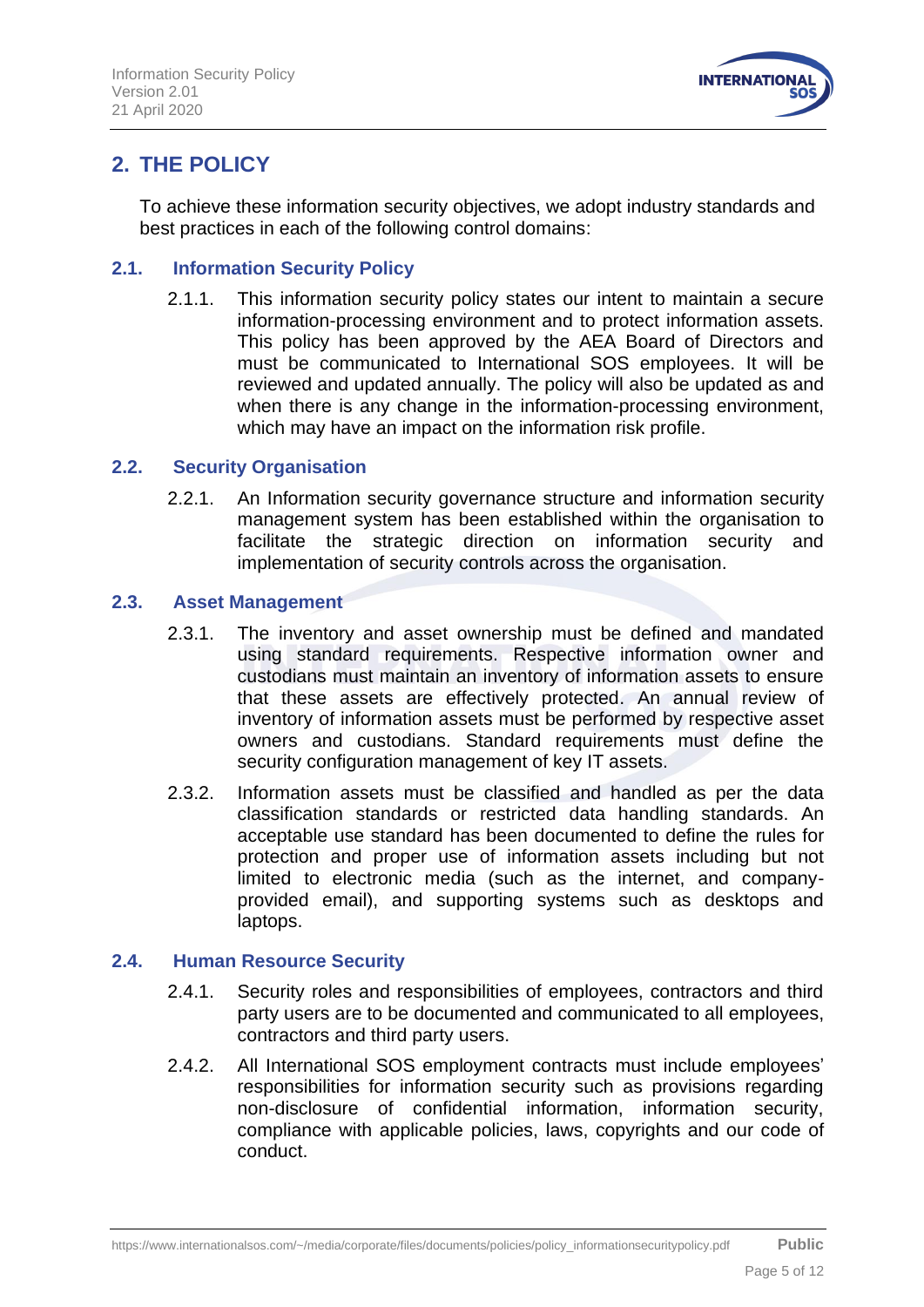

- 2.4.3. All employees must go through the approved background verification checks to ensure the authenticity of the person and to reduce the likelihood of insider threats to critical information assets. The background verification must include verification of employment history, academic and professional qualifications, and reference checks of prospective employees. Criminal records checks, litigation and insolvency checks must be carried out based on their applicability under local laws, client requirements, and respective job profiles.
- 2.4.4. International SOS employees and third party personnel working for International SOS must complete training on International SOS's policies, which includes the completion of e-learning modules on information security and data protection within 60 days of joining the organisation. This e-learning should be tested or refreshed annually and non-compliance should be reported to respective managers, business unit heads and the Information Security Management Committee.
- 2.4.5. To ensure that employees are kept up-to-date on information security policies, standards and procedures, periodic information security awareness e-mails must be sent to all employees, contractors and third party users. Also, managers should ensure that employees, contractors and third party users are briefed to apply security principles in accordance with established policies, standards and procedures.
- 2.4.6. Although each country may have specific disciplinary and employment termination policies (to comply with local legal requirements) the information security policy requirements must be documented in all such policies, approved and communicated to ensure the correct and fair treatment for employees who are suspected of committing breaches of security. The policies shall provide a framework for a graduated response that takes into consideration factors such as the nature and gravity of the breach and its impact on business.
- 2.4.7. The process for termination of contracts of employment must be documented, approved and communicated to respective HR partner/ representative together with supervising manager of the person leaving. Respective HR partner/ representative must ensure that employees are not provided with experience letters or service letters unless the employee/ contractor's access is revoked by information technology service desk. To ensure this, an exit checklist must be exercised documenting the revocation of system permissions, access rights, and the return of company assets.
- 2.4.8. In case of and based on an internal transfer, the respective Human Resources team must inform the responsible managers. Respective managers must ensure that access rights on information assets and information processing facilities are adjusted in accordance to the access control policy and 'need to have' principle.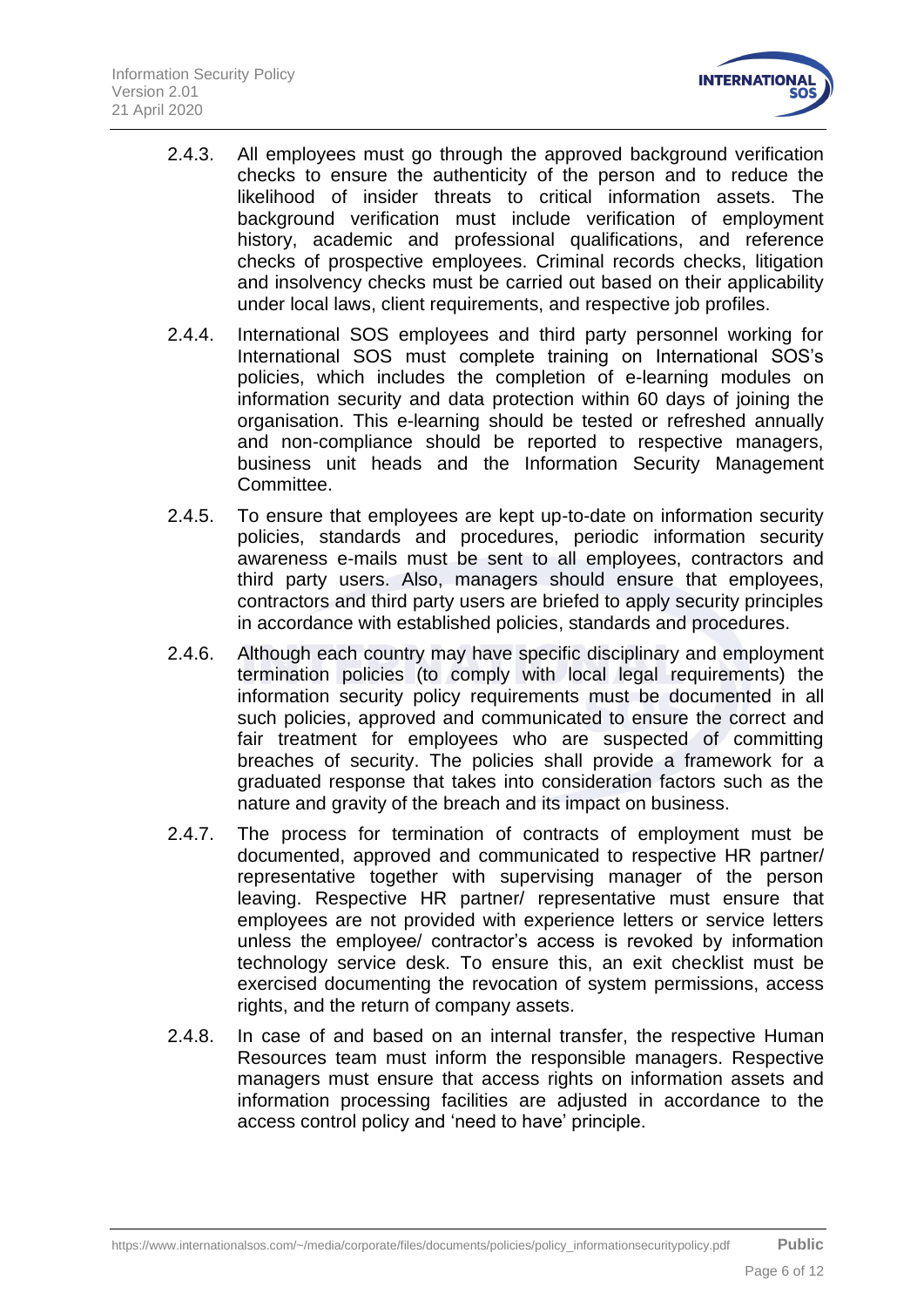

#### <span id="page-6-0"></span>**2.5. Physical Security**

- 2.5.1. International SOS Information processing facilities (server room, data centre, communications room, etc) must be protected against unauthorized access and damage.
- 2.5.2. All International SOS facilities must have an up-to-date Site Security Plan which describes the local risk profile and protection approach for that location.
- 2.5.3. Physical access to Server Rooms must be controlled in accordance with the Server Room Physical Access Procedure. Access control to these sensitive areas must include a two-factor authentication system. All International SOS employees must display their photo ID badge at all times whilst on the premises. Coloured lanyards should be used to indicate the person's identity as a permanent employee, contractor, or visitor.
- 2.5.4. Visitor access must be controlled through a manned security point or reception area. Visitors should be issued with serially-numbered visitor badges and should sign an acknowledgement of our confidentiality and safety standards. Visitors should be escorted by an International SOS employee and the visitor access should be reviewed on a monthly basis. These visitor logs should be retained for 90 days.
- 2.5.5. Closed Circuit Television (CCTV) surveillance systems should be installed in all International SOS Assistance Centres, Clinics and in all facilities that house server rooms or data centres.
- 2.5.6. These systems must support continuous recording and these recordings are to be retained for a minimum period of 90 days (subject to local legal requirements).
- 2.5.7. Environmental conditions such as temperature and humidity should be continuously monitored and controlled in data centres and server rooms.
- 2.5.8. An emergency response plan must be in place and periodic staff training on firefighting and simulated fire evacuation drills must be conducted at regular intervals.
- 2.5.9. Facility keys should be maintained and secured by the administration team. The keys should only be provided for a business purpose to authorised individuals only.
- 2.5.10. International SOS facilities must prohibit, smoking, unauthorised photographic, unauthorised video/ audio recording.
- 2.5.11. Information assets such as documents, printed outputs, correspondence, computer media (IT personnel), must be kept in locked drawers and/or cabinets when not in use. Monthly internal audits must be performed and records should be maintained regionally. The non-compliance must be reported.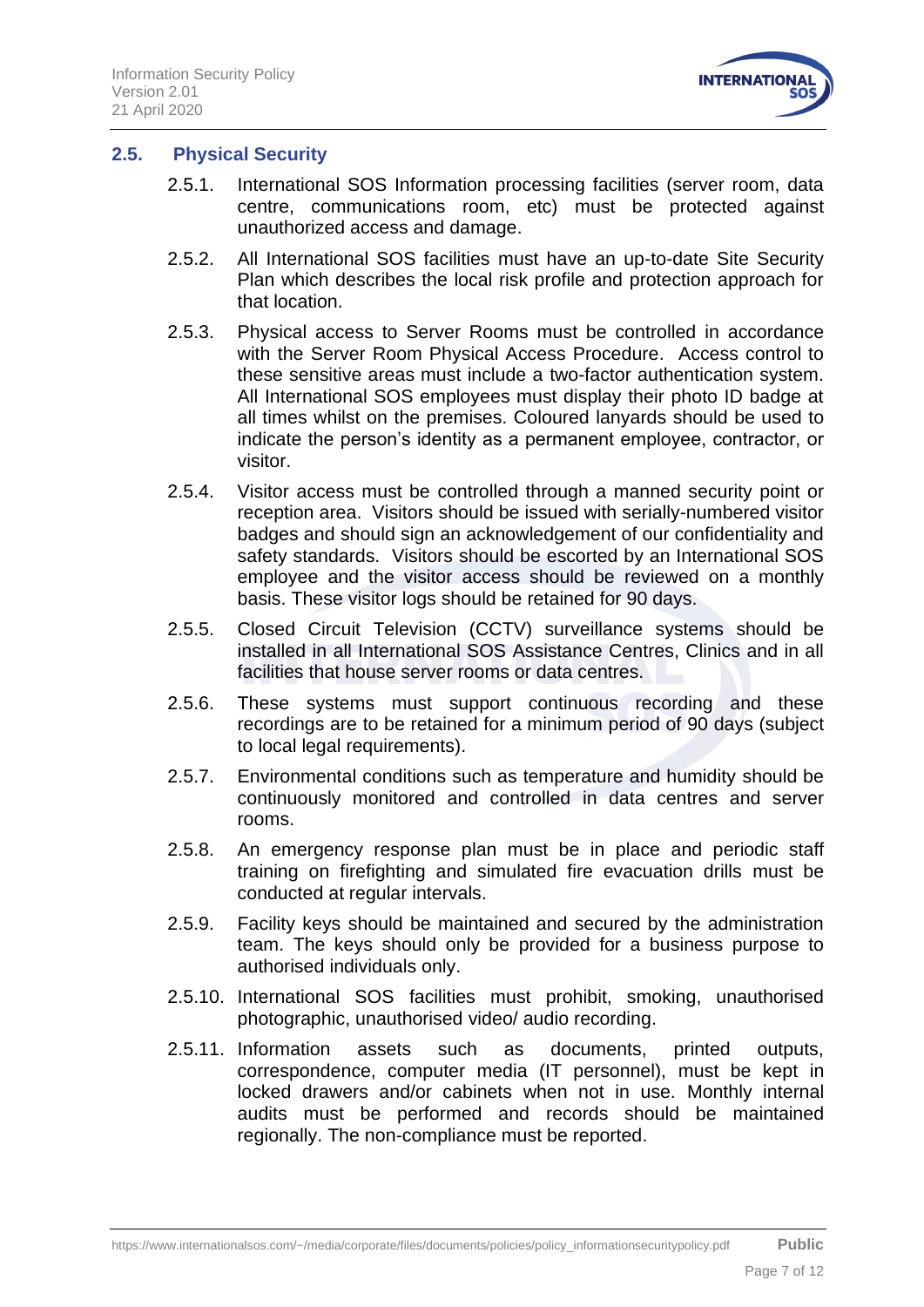

#### <span id="page-7-0"></span>**2.6. Operations Security**

- 2.6.1. Secure log-on controls such as log-on banner, two-factor authentication, account lockout features, and logging of log-on attempts must be implemented to prevent unauthorized access to information systems.
- 2.6.2. Mobile devices must be configured with mobile device security settings such as encryption, complex password etc.
- 2.6.3. Business Wi-Fi must be secured with secure wi-fi configuration settings and protocols such as WPA2 Enterprise, AES, RADIUS, etc. It must not use the weak security controls such as WEP, WPA-PSK, LEAP, TKIP etc.
- 2.6.4. Servers, databases and web servers must be configured as per internal security configuration standards. An annual compliance review must be performed to validate the technical configuration compliance.
- 2.6.5. All changes must be controlled and managed as per the change management procedure. This procedure provides details on Normal and Emergency change requests.
- 2.6.6. Only authorized and approved hardware and applications may be installed in the International SOS environment. All new applications and systems must go through a security assessment before release to production.
- 2.6.7. Anti-Virus software must be used for prevention of virus, worms and Trojan outbreaks. It should be configured to receive virus definition update on a daily basis. It should also be configured to scan the servers on a weekly basis and laptop/ desktops on a daily basis.
- 2.6.8. All laptops must be installed with disk encryption software with AES 256 as the encryption protocol.
- 2.6.9. All emails should be protected via email content filter and all internet traffic should be protected via web content filter.
- 2.6.10. A patch management policy has been documented and communicated to relevant stakeholders. The security patches, packages, and hotfixes must be applied as per the criticality of patches on applications, servers, backup systems, storage systems and network devices, as applicable.
- 2.6.11. An acceptable use standard has been documented and communicated to all employees. It states the rules for protection and proper use of group assets including but not limited to electronic media (such as the internet, and company-provided email), and supporting systems such as desktops and laptops.
- 2.6.12. A computer protection standard has been documented and communicated to all relevant stakeholders. It mandates the use of antivirus, disk-based encryption software, cable lock, remote VPN software, and standard requirements for screen lock and password protection.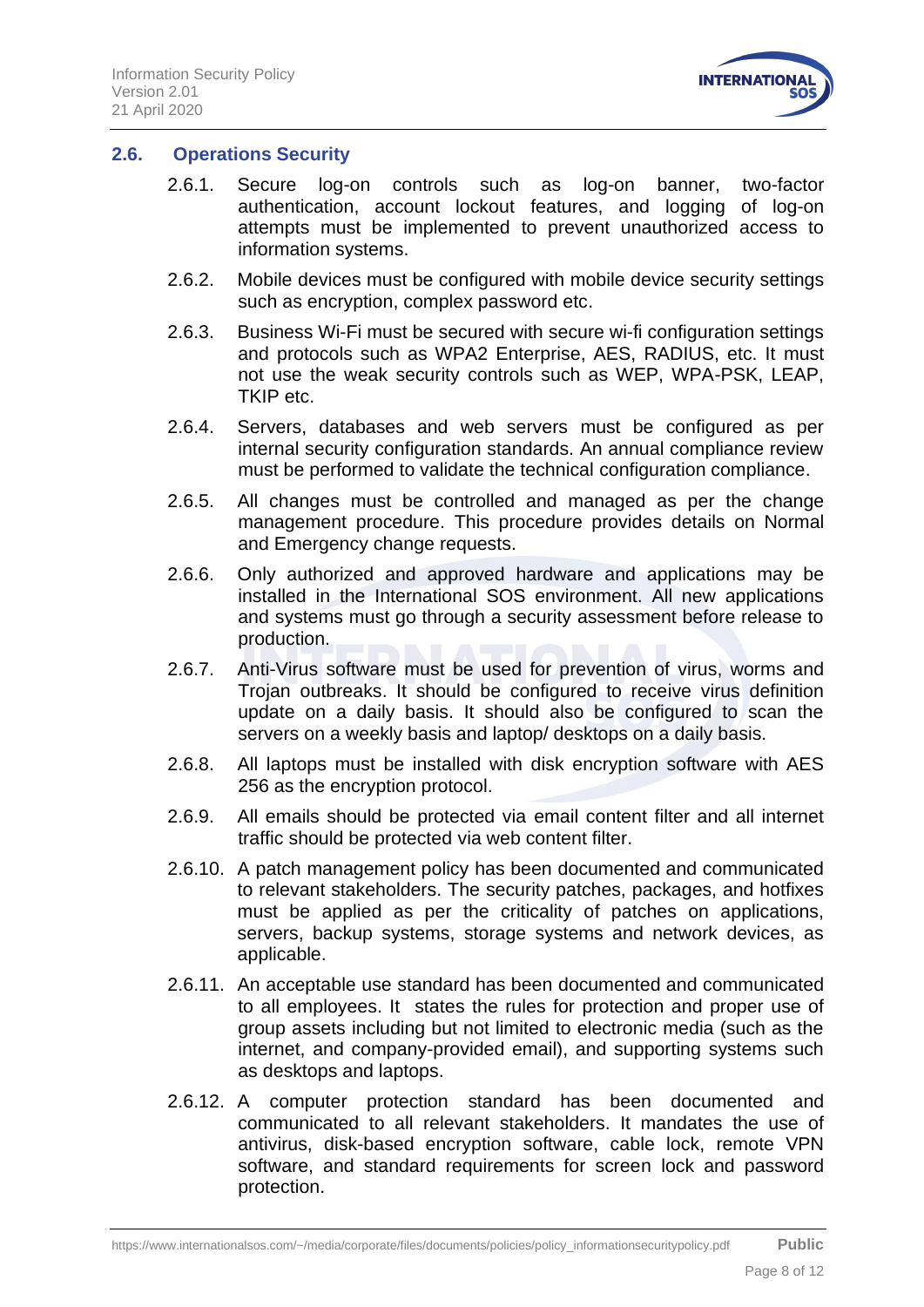

- 2.6.13. A data retention, archiving and destruction policy has been documented and communicated to relevant stakeholders. It defines the requirements for data retention and archival. It also mandates the secure disposal of information.
- 2.6.14. Information system backups must be maintained and tested regularly for the purpose of data recovery in case of events such as system crash, virus attack or accidental deletion of information.
- 2.6.15. Backup procedures must define the data backup frequency, storage of backup media, labelling convention for backup media, retention of, and restoration from, backup media and movement of tapes to an offsite location for backup management.
- 2.6.16. A Firewall Management Standard has been documented and communicated to relevant stakeholders. It defines the requirements for firewalling between International SOS Network and any non-International SOS network to segregate trusted and un-trusted networks and limit access between such networks.
- 2.6.17. A Remote Access and VPN Standard has been documented and communicated to relevant stakeholders. It outlines requirements for employees, business partners and personnel affiliated with contracted third parties on secure connection with the International SOS network and safeguard International SOS information against unauthorized access.
- 2.6.18. A Security Log Management Standard has been implemented for logging and collection of system security logs, database logs, firewall logs, IDS and HIPS logs and web server logs. It should also define the high risk activities across these technologies to be reviewed in Security Information and Event Management (SIEM) system.
- 2.6.19. A Vulnerability Management Standard has been documented and communicated to relevant stakeholders. International SOS Group Information Security must perform the vulnerability assessment and penetration testing of IT infrastructure and applications as per the following schedule:
	- Internal Patch Scan Monthly
	- Internal Vulnerability Assessment Quarterly
	- Internal Configuration Assessment Quarterly
	- External Vulnerability Scan and Pen Testing Annual
- 2.6.20. The business function owner is accountable and the assigned asset custodian is responsible for remediation of identified findings.
- 2.6.21. All unauthorised scans must be blocked by the respective network team as directed by security operations. International SOS doesn't allow customers/clients initiated vulnerability assessment and penetration tests on IT infrastructure and applications due to shared nature of applications and infrastructure systems behind our firewalls.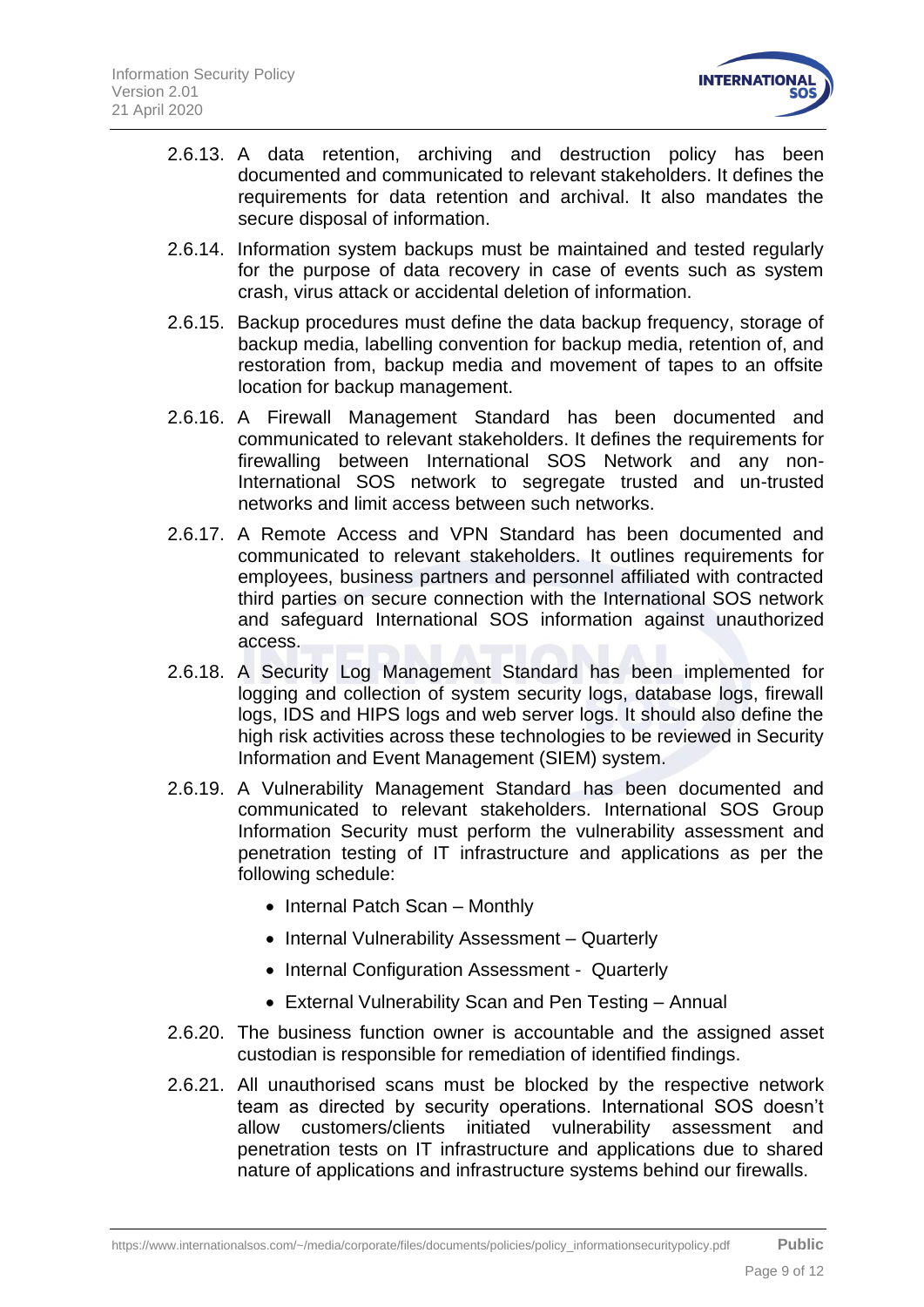

- 2.6.22. A Data Loss Prevention Standard has been documented and communicated to relevant stakeholders. It defines the requirements for data loss prevention (a.k.a. DLP) within International SOS.
- 2.6.23. An Internet Access Policy and Social Media Policy has been documented and communicated to relevant stakeholders. It defines the rules for internet access and use of social media.
- 2.6.24. Email Policy has been documented and communicated to relevant stakeholders. It defines the rules for email access and use.

#### **2.7. Systems Development and Maintenance Cycle**

- <span id="page-9-0"></span>2.7.1. A Product Development Standard has been documented and communicated to relevant stakeholders. It defines the ownership of products and product security within respective business function. A product must not be shipped to market unless the information security risk management has been performed and signed-off by business function owner.
- 2.7.2. A High-Risk Application Security Standard has been documented and communicated to relevant stakeholders. It states the mandatory steps for secure application development and infrastructure build such as documentation of security requirements, secure coding practices, code reviews, vulnerability assessment, penetration testing and remediation. It also mandates infrastructure security requirements such as network firewall, zone segmentation, intrusion detection, web application firewall, patch management, and antivirus.

#### <span id="page-9-1"></span>**2.8. Access Management**

- 2.8.1. An Access Control Policy has been documented and communicated to relevant stakeholders. It describes the rules and refers to procedures related to access management, unique identification, privilege access, annual reviews and removal of access rights.
- 2.8.2. An Account and Password Management Standard must be documented and communicated to relevant stakeholders. It should outline the requirements for creation, protection, length, complexity, history of passwords.

#### <span id="page-9-2"></span>**2.9. Encryption Management**

2.9.1. An Encryption Management Standard has been documented and communicated to relevant stakeholders. It defines the requirements for the encryption of information in transit and at rest. It also defines the requirements for digital certificate management.

#### <span id="page-9-3"></span>**2.10. Supplier Management**

2.10.1. A Contract Policy has been documented and must be communicated with relevant stakeholders to ensure that information security requirements and data processing agreements are included in service agreements.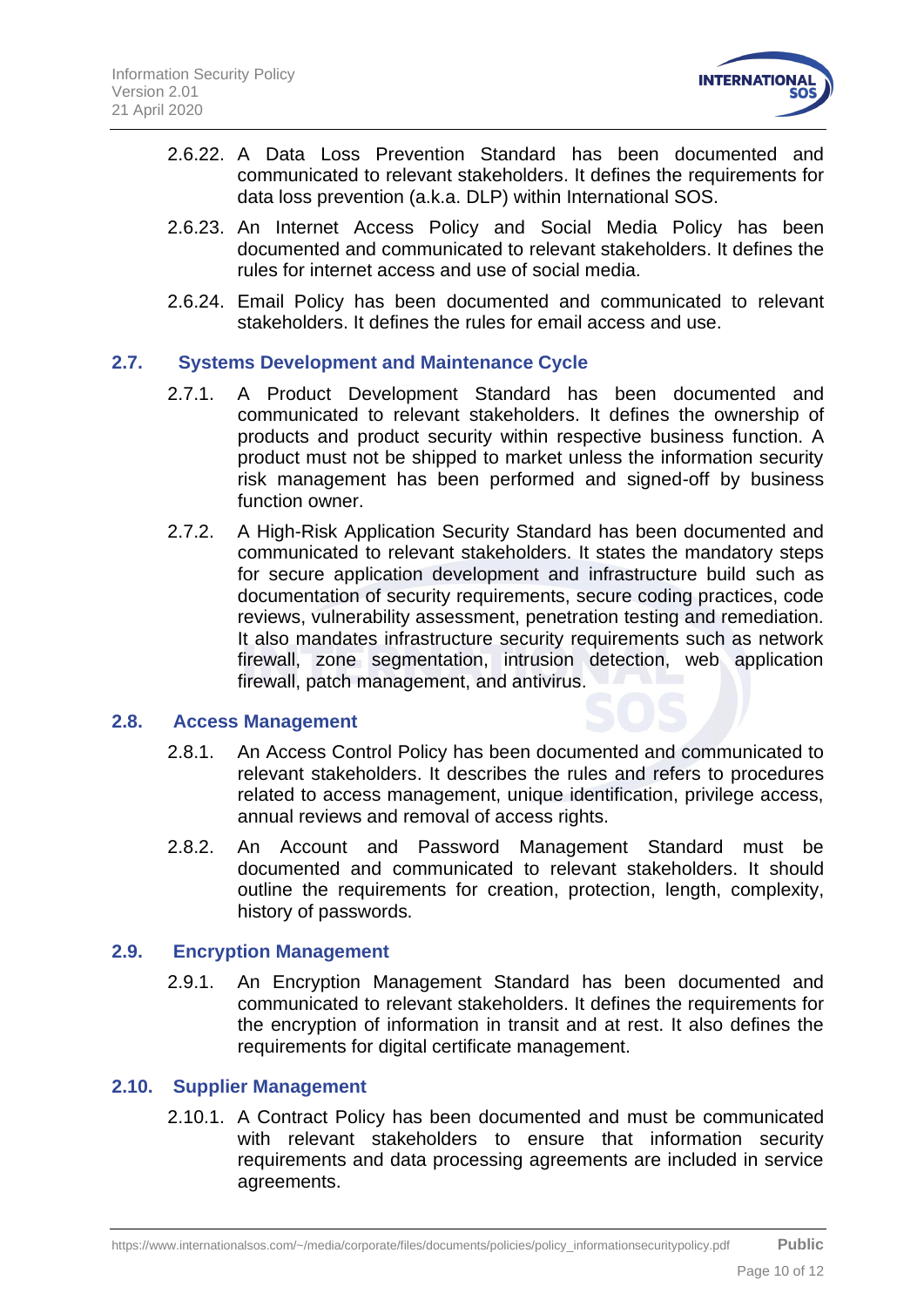

- 2.10.2. A Supplier Cybersecurity and Privacy Risk Management Standard has been documented and must be communicated to relevant stakeholders. It must define the requirements related to supplier risk assessment and criteria for on-boarding and on-going security assessments of external vendors/ suppliers.
- 2.10.3. All contracts with suppliers must have security requirements defined with respect to the type of services provided by supplier and the associated impact on information security posture of International SOS.
- 2.10.4. Vendors must confirm in writing that they adhere fully to the requirements of the European Union General Data Protection Regulation (GDPR), and the internal assessment of such vendors must corroborate this or be approved by the ISMC.

#### <span id="page-10-0"></span>**2.11. Business Continuity Management**

- 2.11.1. Business Continuity Plans (BCP) and Disaster Recovery Plans (DRP) have been developed and documented for each material facility and business line. These plans establish the roles and responsibilities of our teams for business continuity and recovery processes.
- 2.11.2. Each Business Continuity Plan and Disaster Recovery Plan must be updated and tested on an annual basis at a minimum.

#### <span id="page-10-1"></span>**2.12. Information Security Incident Management**

- 2.12.1. An Information Security Management Procedure has been documented and communicated to relevant stakeholders. Information Security Incidents must be effectively monitored, reported, and investigated to ensure that corrective actions are taken to control and remediate security incidents in a timely manner.
- 2.12.2. Information security incidents that require breach notification requirements to clients, regulatory bodies, and media should be managed as per the Data Breach Contingency Plan. International SOS must report to customers in writing and as soon as reasonably practicable after we become aware of any material breach of security of their data, in accordance with our Data Protection Policy and applicable laws.

#### <span id="page-10-2"></span>**2.13. Compliance**

- 2.13.1. A Legal and Regulatory Requirements Procedure has been documented and shall be maintained by the Legal Function. It provides the guidelines to identify the statutory, regulatory, and contractual requirements and our approach to meet these requirements for each facility and information system.
- 2.13.2. International SOS must comply with the requirements of European Union General Data Protection Regulation (GDPR) and legislation in key jurisdictions such as France, Singapore, Germany, United Kingdom, Australia and United States. At a minimum, International SOS shall maintain the following: